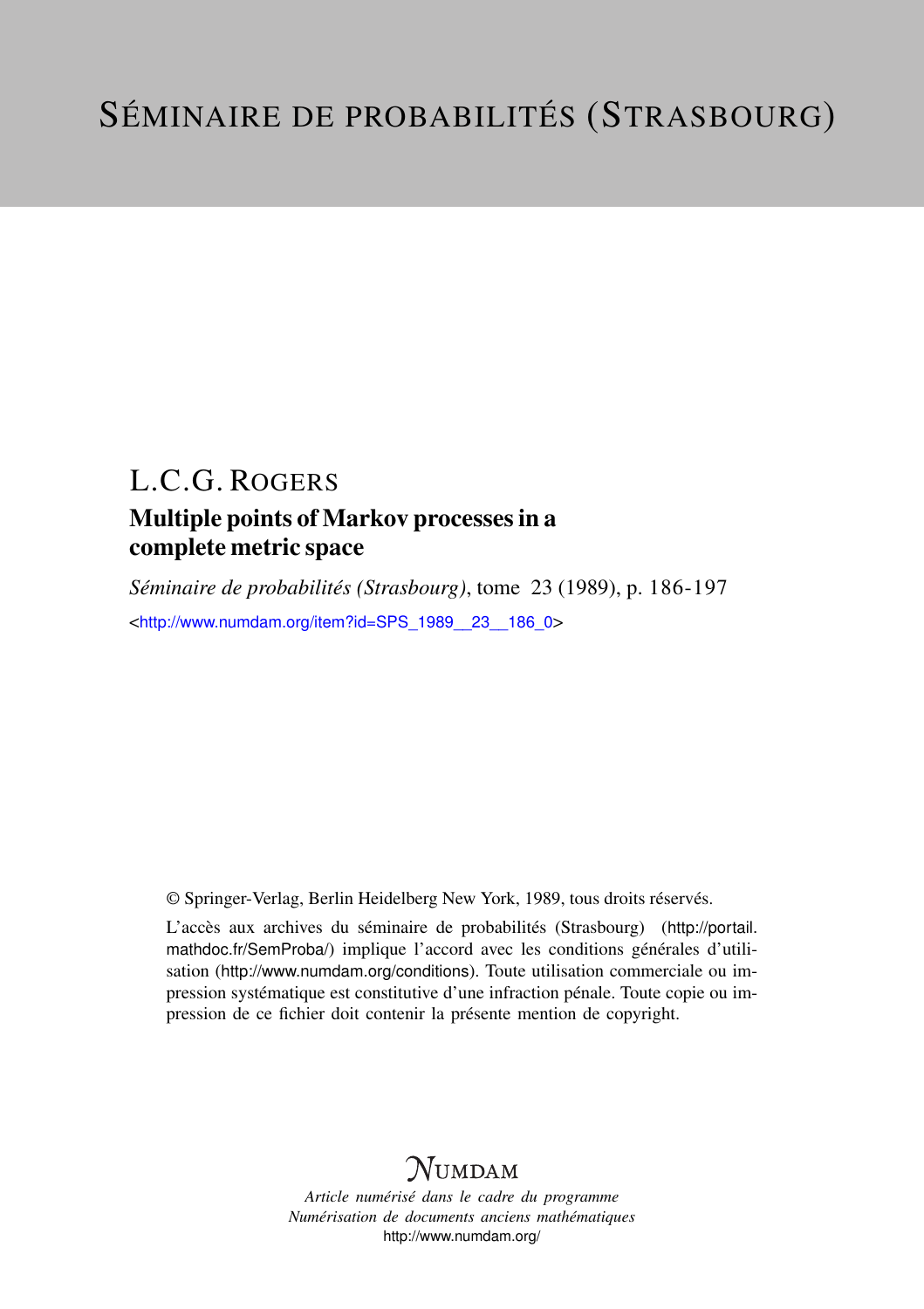### Multiple points of Markov processes in a complete metric space

### by L.C.G. Rogers

#### 1. Introduction.

Let  $(S,d)$  be a complete metric space with Borel  $\sigma$ -field S, and let  $(X_t)_{t\geq 0}$  be an Svalued strong Markov process whose paths are right continuous with left limits. We ask

(Q) Is  $P(X_{t_1} = \cdots = X_{t_k}$  for some  $0 < t_1 < \cdots < t_k$ ) > 0?

This is equivalent to the question '

(Q') Is  $P(X(I_1)_{\cap \cdots \cap} X(I_k) \neq \emptyset) > 0$  for some disjoint compact intervals  $I_1, ..., I_k$ ?

We shall find conditions sufficient to ensure that  $X$  has  $k$ -multiple points with positive probability, and we will apply this to Levy processes, providing another proof of a result of LeGall, Rosen and Shieh [6], and its improvement due to Evans [3]. However, it is advantageous to begin with the easier question

( $\overline{Q}$ ) Is  $P(\overline{X}(I_1)_{\cap \cdots \cap} \overline{X}(I_k) \neq \emptyset) > 0$  for some disjoint compact intervals  $I_1, ..., I_k$ ?

Here,  $\overline{X}(I_i) \equiv$  closure  $(\{X_s : s \in I_i\})$ , a compact subset of S. In recent years, much effort has been devoted to a study of (Q), usually in the form of constructing some non-trivial random measure on the set  $\{(t_1, ..., t_k): X_{t_1} = \cdots = X_{t_k}\}\$  from which the existence of common points in the ranges  $X(I_i)$  follows immediately. We mention only the work of Dynkin [1] and Evans [2] on symmetric Markov processes, of Rosen [8], [9], Geman, Horowitz and Rosen [4], LeGall, Rosen and Shieh [6] and Evans [3] on more concrete Markov processes in  $\mathbb{R}^n$ , as a sample of recent activity. Typically, one studies the random variables

(1) 
$$
Z_{\varepsilon} = \int_U I_U(X_{t_1}) F_{\varepsilon}(X_t) dt,
$$

where  $C = I_1 \times \cdots \times I_k$ , with the  $I_j$  disjoint compact intervals in  $\mathbb{R}^+$ ,  $U \in S$ , and

(2) 
$$
F_{\varepsilon}(x_1, ..., x_k) = \prod_{i=1}^{k-1} f_{\varepsilon}(x_i, x_{i+1}),
$$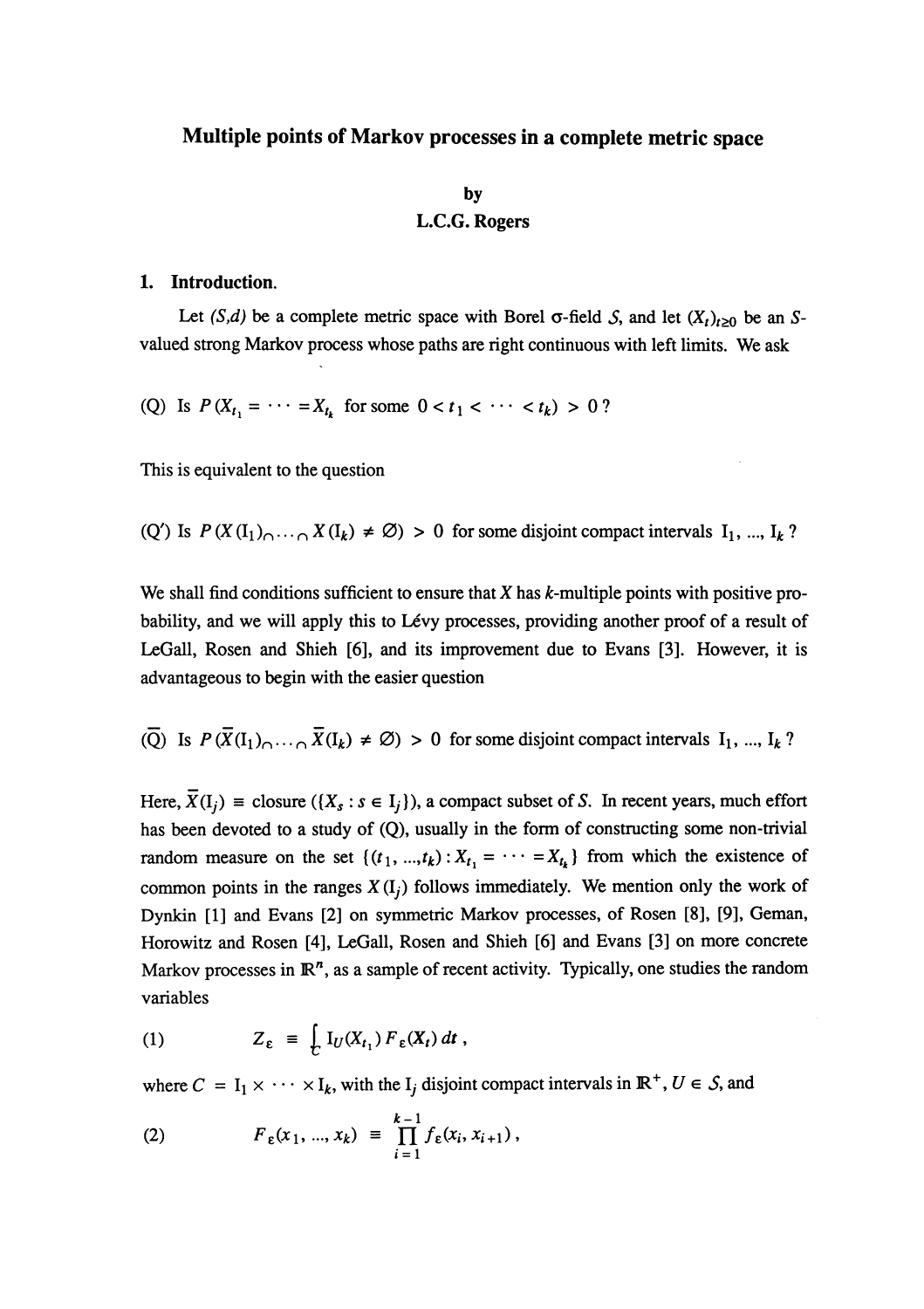(where  $f_{\varepsilon}$  is some 'spike' function such that  $f_{\varepsilon}(x,y) = 0$  if  $d(x,y) > \varepsilon$ ), and proves  $L^2$ convergence of the  $Z_{\varepsilon}$  to some non-trivial limit as  $\varepsilon \downarrow 0$ .

This will be the approach used here, but, since we are concerned only with an answer to (Q), and not with the (more refined)  $L^2$ -convergence of the  $Z_{\varepsilon}$ , we can weaken the assumptions somewhat. In particular, we give sufficient conditions to ensure the existence of points of intersection for general (i.e. non-symmetric) Markov processes.

If we could prove that

(3.i) for some  $\eta > 0$ ,  $\{Z_{\varepsilon}: 0 < \varepsilon < \eta/k\}$  is bounded in  $L^2$ ; (3.ii)  $\limsup_{\varepsilon \downarrow 0} E Z_{\varepsilon} > 0$ ,

then the answer to  $\overline{Q}$ ) is, "Yes". The point is that  $(Z_{\varepsilon})_{0 \leq \varepsilon \leq \eta/k}$  is then uniformly integrable; if there were no common points in the closed ranges  $\bar{X}(I_i)$ , then the  $Z_{\varepsilon}$  would (almost surely) be zero for all small enough  $\varepsilon > 0$ , and hence the  $Z_{\varepsilon} \to 0$  in  $L^{1}$ , contradicting (3.ii).

2. The main result. We suppose that there is a  $\sigma$ -finite measure  $\mu$  on S such that for all  $x \in S$ 

(4) 
$$
\mu(B_{\varepsilon}(x)) > 0 \quad \forall \varepsilon > 0.
$$

Here,  $B_{\varepsilon}(x) \equiv \{y : d(x,y) \le \varepsilon\}$ . (The assumption (4) is no great restriction, since we could always confine ourselves to the closed set of  $x$  for which it is true.)

We shall suppose that the Green's functions of X have densities with respect to  $\mu$ : for  $0 \le a < b < \infty$ , there exists  $g_{a,b}(\cdot, \cdot)$  such that

(5) 
$$
G_{a,b}(x,A) \equiv E^x \bigg[ \int_a^b I_A(X_s) ds \bigg] = \int_A g_{a,b}(x,y) \mu(dy) \quad (\forall x \in S, A \in S).
$$

We suppose also that there are open  $U \subset V \subset S$  such that for some  $\eta > 0$  the  $\eta$ neighbourhood of  $U$  is contained in  $V$ , and that there are positive finite  $K$ ,  $T$  such that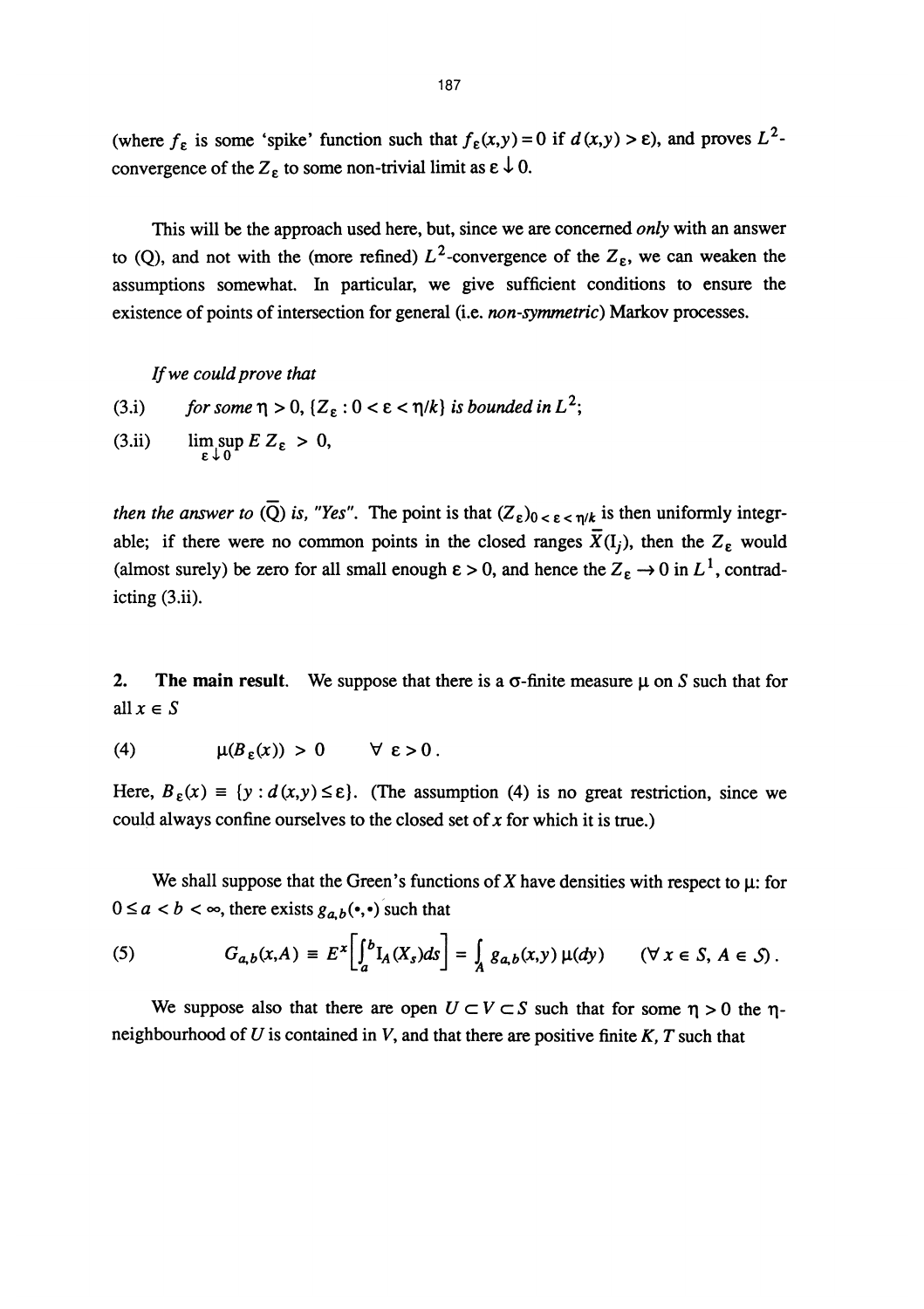- (A)  $\mu(B_{2\varepsilon}(x)) \leq K \mu(B_{\varepsilon}(x)) \quad \forall \varepsilon \in (0,\eta], \forall x \in V;$
- (B)  $\int_{V \cup V} g_{0,T}(x,y)^k \mu(dx) \mu(dy) < \infty;$
- (C) for each  $\delta \in (0, 2T)$ ,

$$
\sup_{x,y \in V} g_{\delta, 2T}(x,y) < \infty;
$$

- (D) for each  $0 < a < b < \infty$ ,  $g_{a,b}(\cdot, \cdot)$  is lower semicontinuous on  $V \times V$ ;
- (E) for some  $\xi \in U$  and  $\tau \in (0,T)$ ,

$$
g_{0,\tau}(\xi,\xi) > 0.
$$

Remarks on conditions (A)-(E). Condition (A) seems fairly mild; it is trivially satisfied for Lebesgue measure on Euclidean space. The purpose of (A) is to let us take

(6) 
$$
f_{\varepsilon}(x,y) = \mu(B_{\varepsilon}(x))^{-1} I_{\{d(x,y)\leq \varepsilon\}}
$$

and estimate

(7) 
$$
f_{\varepsilon}(x,y) \leq K \mu(B_{2\varepsilon}(x))^{-1} I_{\{d(x,y)\leq \varepsilon\}} \leq K \mu(B_{\varepsilon}(y))^{-1} I_{\{d(x,y)\leq \varepsilon\}} = K f_{\varepsilon}(y,x).
$$

Condition (B) is the 'folklore' condition for k-multiple points. Condition (C) may appear severe, but is frequently satisfied. Conditions (A)-(C) will give us (3.i), and conditions (D) and (E) will give us (3.ii). We may (and shall) suppose that the  $\tau$  appearing in (E) is a point of increase of  $g_0$ . ( $\xi$ , $\xi$ ).

THEOREM 1. Assuming conditions (A), (B), and (C), the family  $\{Z_{\varepsilon}: 0 < \varepsilon < \eta/k\}$  is bounded in  $L^2$ . Assuming also conditions (D) and (E), there exist initial distributions such that for some disjoint compact intervals  $I_1$ , ...,  $I_k$ 

$$
P(\overline{X}(I_1)_{\cap \cdots \cap} \overline{X}(I_k) \neq \emptyset) > 0.
$$

*Proof.* (i) Let m be the law of  $X_0$ . For ease of exposition, we shall suppose that X has a transition density  $p_t(\cdot, \cdot)$  with respect to  $\mu$ ; the result remains true without this assumption though.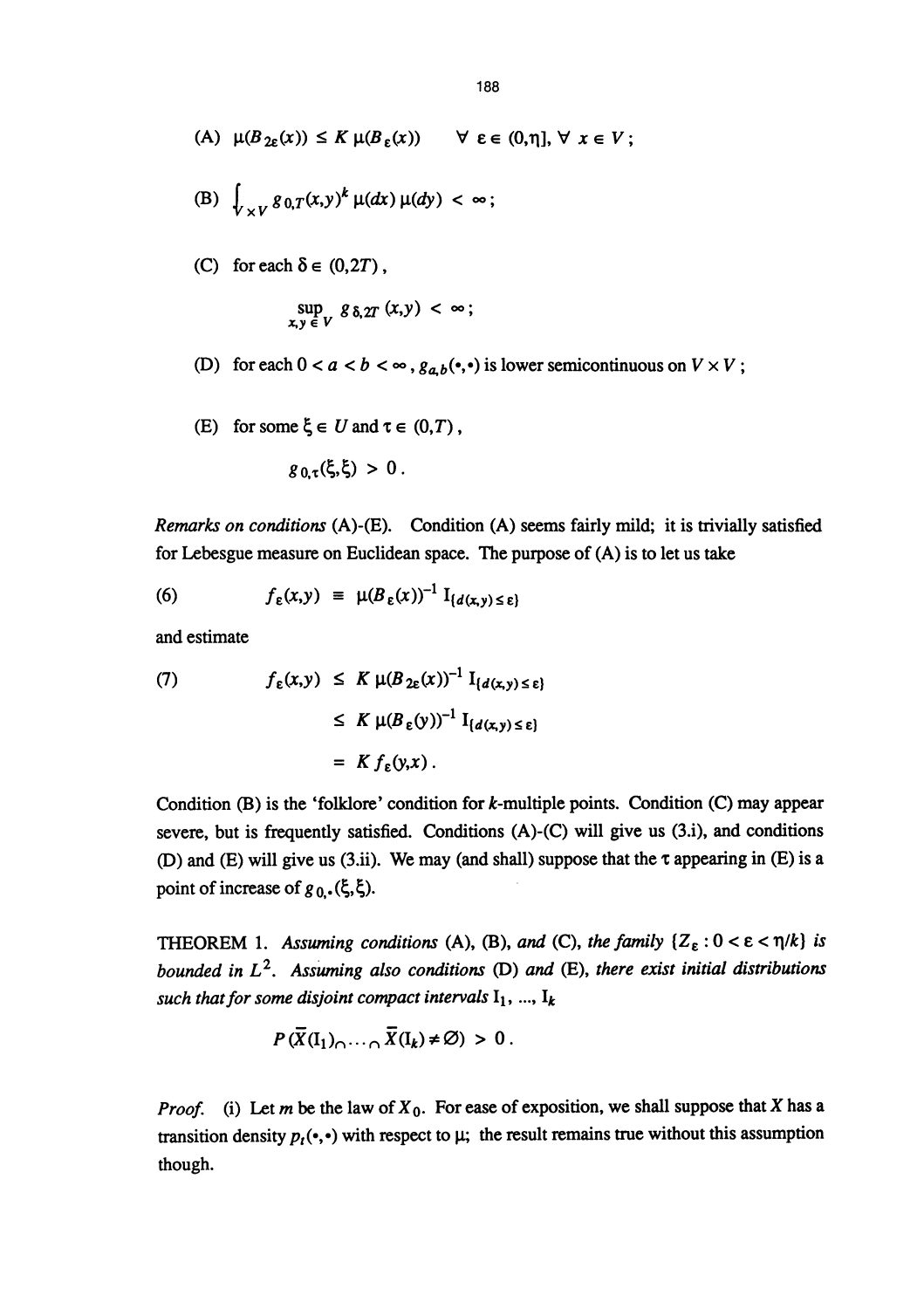The time-parameter set  $C = I_1 \times \cdots \times I_k$  used in the definition of Z is chosen so that  $j\tau$  is in the interior of  $I_j$  for each j, so that  $0 < \delta \le t - s \le 2T$  if  $t \in I_j$ ,  $s \in I_{j-1}$  $(j = 2, ..., k)$ , and so that  $|I_j| < T$  for all j. Then

$$
E Z_{\varepsilon}^2 = E \int_{-\infty}^{\infty} ds \, dt \, I_U(X_{s_1}) \, I_U(X_{t_1}) \, F_{\varepsilon}(X_s) \, F_{\varepsilon}(X_t)
$$
  
= 
$$
\sum_{R} \int_{\varepsilon_2^2} ds \, dt \int m \, (dy_0) I_U(x_1) I_U(y_1) \, F_{\varepsilon}(x') \, F_{\varepsilon}(y') \prod_{j=1}^k p_{s_j - t_{j-1}}(y_{j-1}, x_j) p_{t_j - s_j}(x_j, y_j) \mu(dx_j) \mu(dy_j) ,
$$

where  $C_5^2 = \{(s,t) \in C^2 : s_i \le t_i \text{ for } i = 1, ..., k\}, t_0 \equiv 0$ , the sum is taken over all subsets R of  $\{1, ..., k\}$ , and

$$
x'_{i} = x_{i}, \quad y'_{i} = y_{i} \qquad \text{if} \quad i \in R
$$
  

$$
x'_{i} = y_{i}, \quad y'_{i} = x_{i} \qquad \text{if} \quad i \notin R
$$

The typical term in the sum is bounded above by some constant times

$$
\int m(dy_0) I_U(x_1) I_U(y_1) F_{\varepsilon}(x') F_{\varepsilon}(y') \prod_{j=1}^k q(y_{j-1},x_j) g(x_j,y_j) \mu(dx_j) \mu(dy_j),
$$

where we have made the abbreviations

$$
q(x,y) \equiv g_{\delta, 2T}(x,y),
$$
  

$$
g(x,y) \equiv g_{0,T}(x,y).
$$

By assumption (C), the factors  $q(y_{j-1},x_j)$  are globally bounded, because  $x_1,y_1 \in U$ , and  $d(x'_i,x'_{i+1}) \leq \varepsilon < \eta/k$  for each i, and therefore by assumption  $x_i \in V$  for all  $i = 1, ..., k$ . Thus we have an upper bound in terms of

$$
\int I_U(x_1) I_U(y_1) F_{\varepsilon}(x') F_{\varepsilon}(y') \prod_{j=1}^k g(x_j, y_j) \mu(dx_j) \mu(dy_j)
$$
  

$$
\leq \prod_{j=1}^k \left( \int I_U(x_1) I_U(y_1) F_{\varepsilon}(x') F_{\varepsilon}(y') g(x_j, y_j)^k \mu(dx) \mu(dy) \right)^{1/k},
$$

by Hölder's inequality, where, of course  $\mu(dx) \equiv \prod_1 \mu(dx_j)$ . The j<sup>th</sup> term in this product, raised to the power  $k$ , is bounded by

$$
\int I_V(x_j) I_V(y_j) g(x_j,y_j)^k \prod_{i=1}^{k-1} f_{\varepsilon}(x'_i,x'_{i+1}) f_{\varepsilon}(y'_i,y'_{i+1}) \mu(dx) \mu(dy),
$$

which we deal with by integrating out successively  $x_k, y_k, x_{k-1}, ..., x_{j+1}, y_{j+1}$ , and then,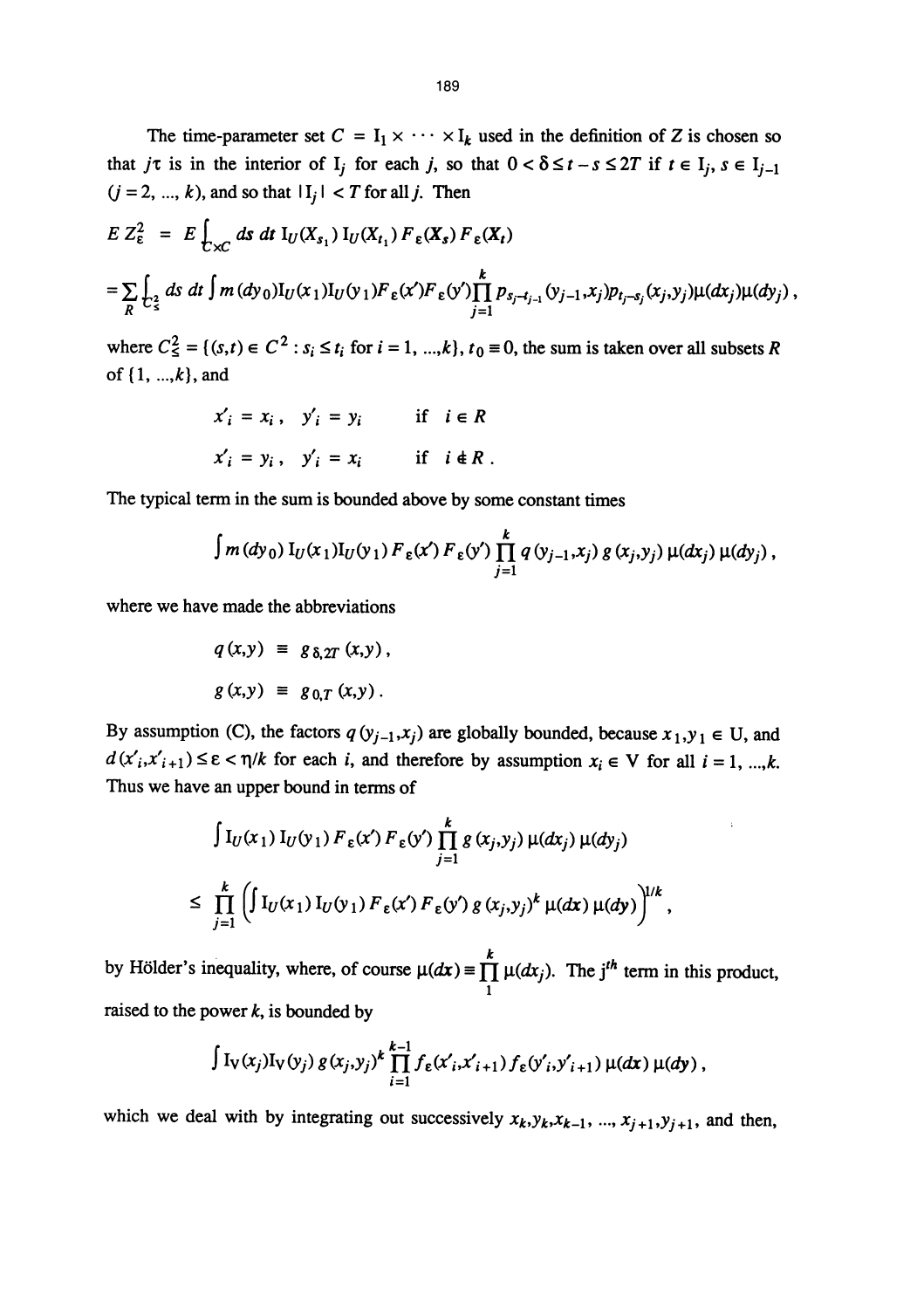expounding (6), integrating out 
$$
x_1, y_1, ..., x_{j-1}, y_{j-1}
$$
 to leave as an upper bound  

$$
K^{2j-2} \int I_V(x_j) I_V(y_j) g(x_j, y_j)^k \mu(dx_j) \mu(dy_j)
$$

which is finite, by assumption (B). Hence for  $0 < \varepsilon < \eta/k$ ,  $E(Z_{\varepsilon}^2)$  is bounded above by a finite constant independent of  $\varepsilon$ , which proves the first statement.

(ii) We next exploit (D) and (E) to give us  $(3.ii)$ . By the choice of the set C, we have that for some small enough  $\theta > 0$ ,

$$
C \supseteq C_0 = \{ (t_1, ..., t_k) : |t_i - t_{i-1} - \tau| < \theta \quad \text{for} \quad i = 1, ..., k \},
$$

where  $t_0 = 0$ . Hence

$$
EZ_{\varepsilon} \geq E\left[\int_{C_0} dt \, I_U(X_{t_1}) \, F_{\varepsilon}(X_t)\right]
$$
  
= 
$$
\int m(dx_0) \, I_U(x_1) \prod_{i=1}^k g(x_{i-1}, x_i) \prod_{i=1}^{k-1} f_{\varepsilon}(x_i, x_{i+1}) \, \mu(dx),
$$

where we write g as an abbreviation for  $g_{\tau-\theta, \tau+\theta}$ . Since  $\tau$  is a point of increase of  $g_0$ .( $\xi, \xi$ ), we know that  $g(\xi, \xi) > 0$ . Thus

(8) 
$$
EZ_{\varepsilon} \geq \int m(dx_0) I_U(x_1) g(x_0, x_1) g_{\varepsilon}(x_1)^{k-1} \prod_{i=1}^{k-1} f_{\varepsilon}(x_i, x_{i+1}) \mu(dx),
$$

where

$$
g_{\varepsilon}(x_1) \equiv \inf \{ g(x,y) : d(x,x_1) \leq k\varepsilon, d(y,x_1) \leq k\varepsilon \},
$$

which, in view of (D), increases as  $\epsilon \downarrow 0$  to  $g(x_1, x_1)$ . By integrating out the variables  $x_k$ ,  $x_{k-1}$ , ...,  $x_2$  in (8), we obtain the lower bound

$$
EZ_{\varepsilon} \geq \int m(dx_0) I_U(x_1) g(x_0,x_1) g_{\varepsilon}(x_1)^{k-1} \mu(dx_1),
$$

and hence the estimate

$$
\liminf_{\varepsilon \downarrow 0} EZ_{\varepsilon} \geq \int m(dx_0) I_U(x_1) g(x_0,x_1) g(x_1,x_1)^{k-1} \mu(dx_1).
$$

By lower semi-continuity and the fact that  $g(\xi, \xi) > 0$ , we know that  $g(x, y)$  is positive in a neighbourhood of  $(\xi, \xi)$  and so taking  $m = \delta_{\xi}$ , for example, yields

$$
\liminf_{\varepsilon \downarrow 0} EZ_{\varepsilon} > 0.
$$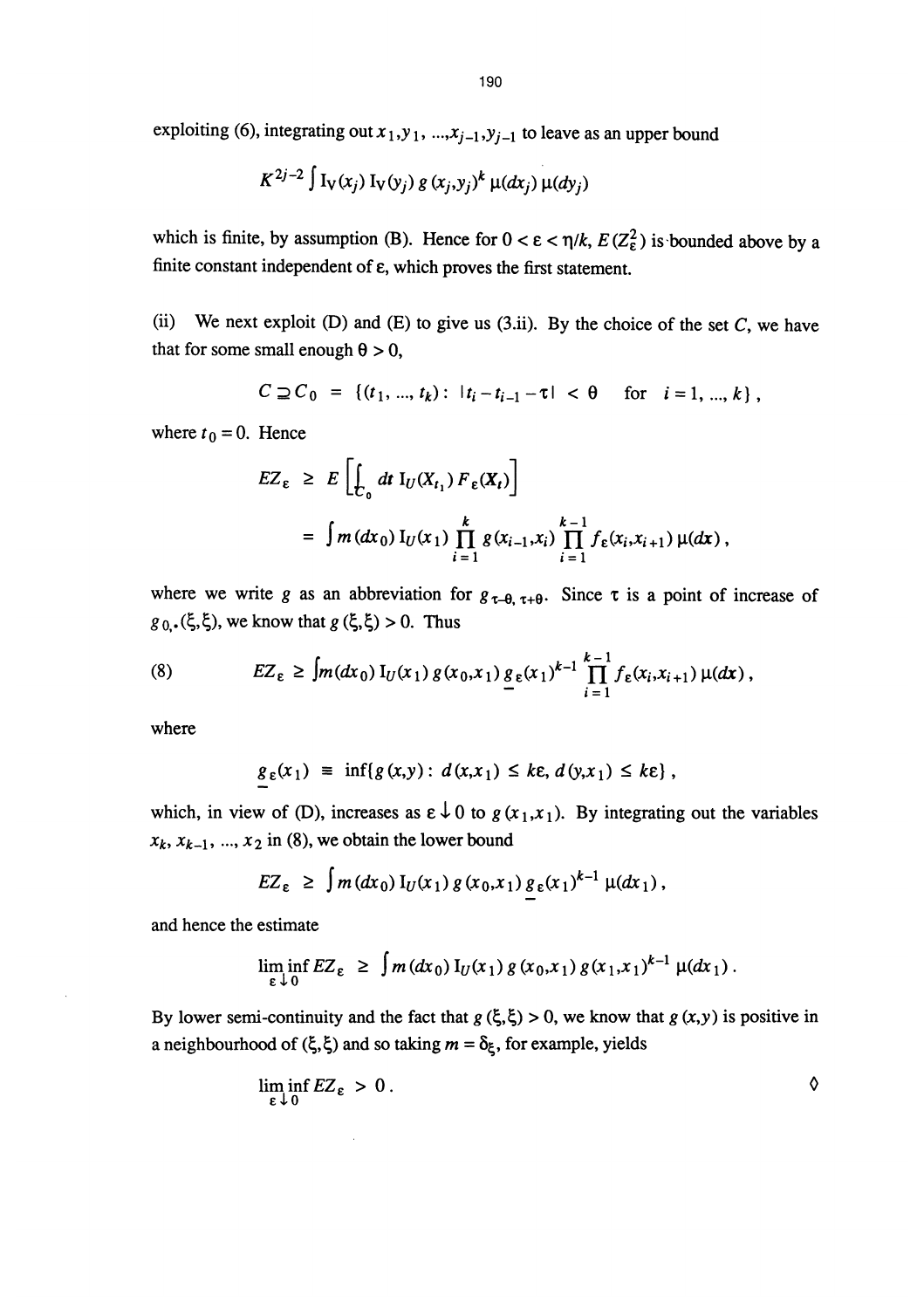We now turn to the more difficult question Q. Let us suppose further that *every sin*gleton is polar:

(F)  $P^x(X_t = y \text{ for some } t > 0) = 0 \quad \forall x, y \in S$ , and that

(G) for each  $\mu \in Pr(S)$ , for each previsible stopping time  $\tau > 0$  we have

 $X_{\tau} = X_{\tau-}$   $P^{\mu}$  – a.s. on  $\{\tau < \infty\}$ .

For example, if S is locally compact and separable, and the process  $X$  is Feller-Dynkin, then (G) holds; see Rogers and Williams [7], Theorem VI.15.1.

THEOREM 2. Assuming conditions (A)-(G), there exist initial distributions such that for some disjoint compact intervals  $I_1$ , ...,  $I_k$ 

$$
P(X(I_1)_{\cap} \cdots {\cap} X(I_k) \neq \emptyset) > 0.
$$

*Proof.* The proof uses Theorem 1, and proceeds by induction on k. For  $k = 1$ , the result is trivial. We suppose the result is true for  $k \leq K$ , and, using Theorem 1, take some initial distribution, and disjoint compact intervals  $I_1$ , ...,  $I_{K+1}$  such that  $I_{i+1}$  is to the right of  $I_i$ for each j, and

(9)  $P(\overline{R}_K \cap \overline{X}(I_{K+1}) \neq \emptyset) > 0$ ,

where  $\overline{R}_K = \overline{X}(I_1) \cap \cdots \cap \overline{X}(I_K)$ . Let  $R_K = X(I_1) \cap \cdots \cap X(I_K)$ . Then  $P(\overline{R}) = V(T)$ 

$$
P(R_K \cap X(I_{K+1}) \neq \emptyset) > 0,
$$

because, if not, from (9), the previsible time set

$$
\{t\in I_{K+1}: X_{t-}\in \overline{R}_K\}
$$

is non-empty with positive probability and can therefore be sectioned by a previsible time  $\tau$ ; but, by (G),  $X_{\tau} = X_{\tau-} \in \overline{R}_K$ .

Finally we deduce that

$$
P(R_K \cap X(I_{K+1}) \neq \emptyset) > 0,
$$

for if not, we would have to have

$$
(10) \t P((\overline{R}_K \backslash R_K) \cap X(I_{K+1}) \neq \emptyset) > 0;
$$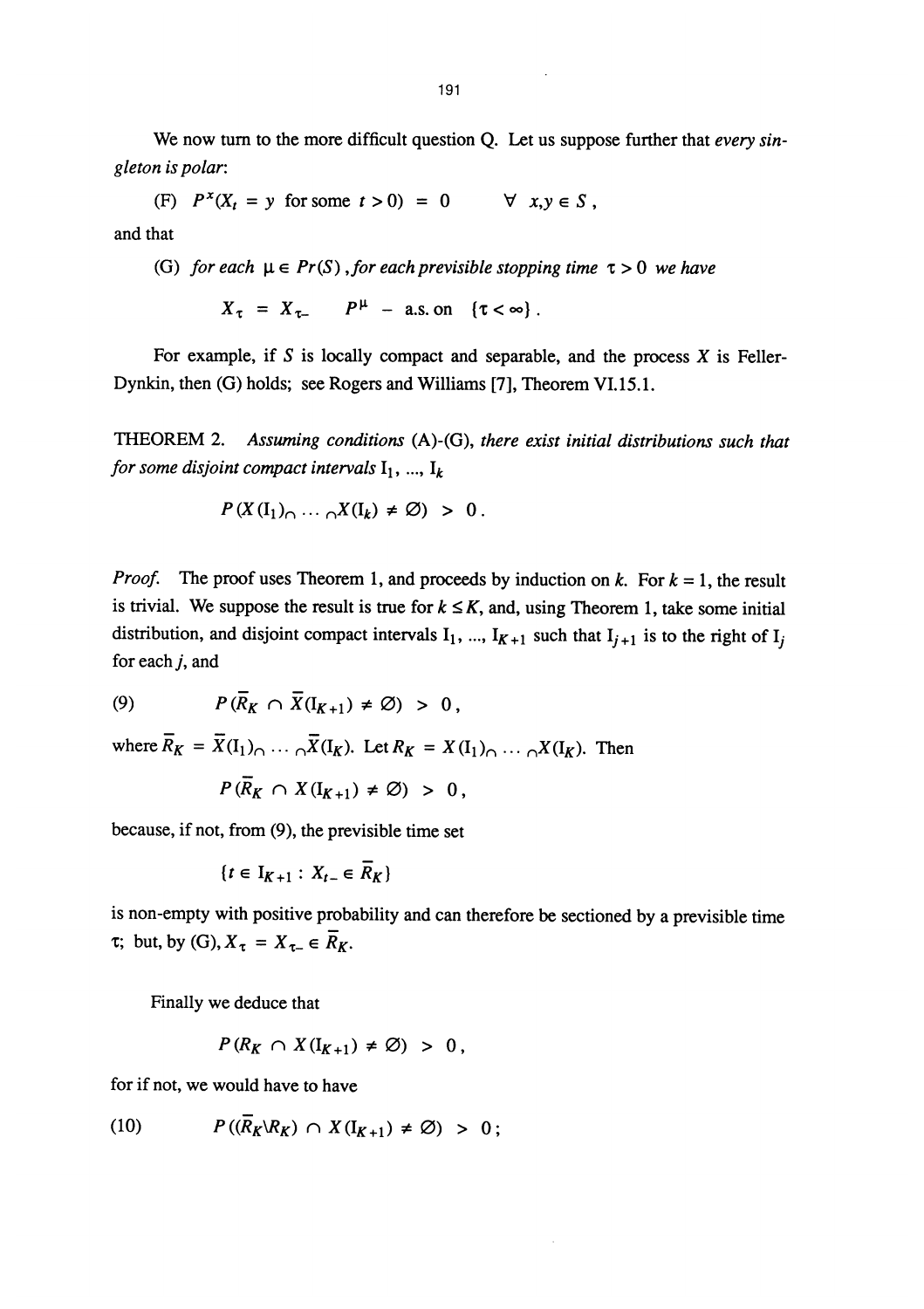since  $\overline{R}_K \setminus R_K \subset \bigcup_{j=1}^K (\overline{X}(I_j) \setminus X(I_j))$ , and  $\overline{X}(I_j) \setminus X(I_j)$  is contained in the (countable) set of left endpoints of jumps of X during time interval I<sub>i</sub>, it follows from (F) that the set  $\overline{R}_K \backslash R_K$ is *polar*, contradicting (10).  $\Diamond$ 

3. Multiple points of Lévy processes. Let X be a Lévy process in  $\mathbb{R}^n$ , with resolvent  $(U_{\lambda})_{\lambda>0}$ . We shall assume that the resolvent is strong Feller (equivalently, that each  $U_{\lambda}(x,.)$  has a density with respect to Lebesgue measure - see Hawkes [5]), in which case there is for each  $\lambda > 0$  a  $\lambda$ -excessive lower semi-continuous function  $u_{\lambda}$  such that

$$
U_{\lambda} f(x) = \int u_{\lambda}(y) f(y+x) dy.
$$

To establish sufficient conditions for  $k$ -multiple points, we shall need three lemmas on Lévy processes of interest in their own right.

LEMMA 1. The resolvent  $(U_{\lambda})_{\lambda>0}$  is strong Feller if and only if for every  $0 \le a < b < \infty$  the kernel  $G_{a,b}$  has a density  $g_{a,b}$ .

If this happens, the densities  $g_{ab}$ (.) may be chosen so that

- (i)  $g_{a,b}(.)$  is lower semicontinuous for each  $0 \le a < b < \infty$ ;
- (ii)  $(a,b) \rightarrow g_{a,b}(x)$  is left-continuous increasing in b and right-continuous decreasing in a for each x;
- (iii) for all  $0 \le a < b < \infty$  and all  $x \in \mathbb{R}^n$

$$
g_{a,b}(x) = \lim_{\delta \downarrow 0} \delta^{-1} \int g_{0,\delta}(y) g_{a,b-\delta}(x-y) dy.
$$

LEMMA 2. For a Lévy process with a strong Feller resolvent, the following are equivalent:

(i) for some  $\varepsilon$ ,  $T > 0$ ,

$$
\int_{|x| \leq \varepsilon} g_{0,T}(x)^k dx < \infty;
$$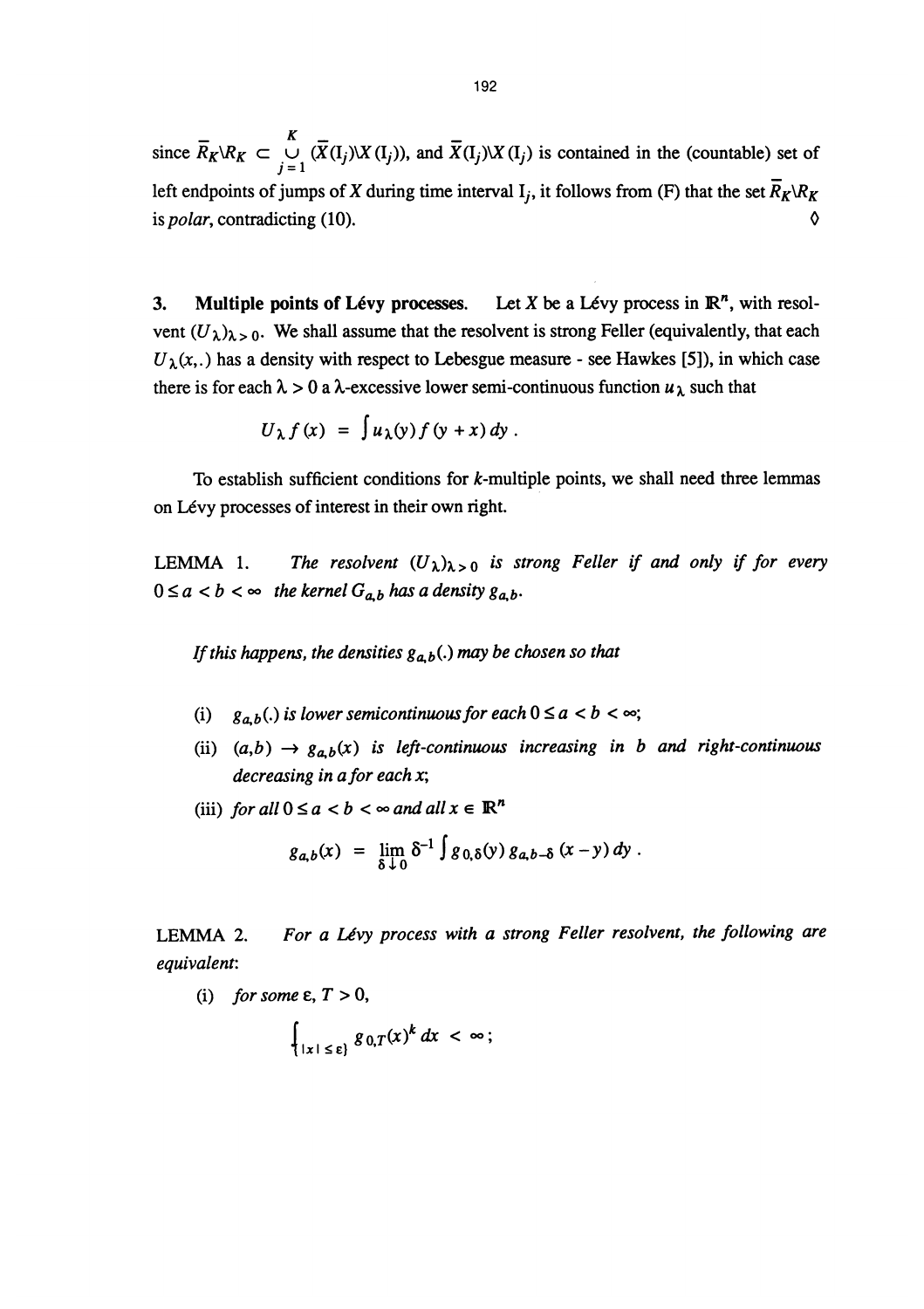(ii) for some  $T > 0$ ,  $g_{0,T} \in L^k$ ; (iii) for some  $\lambda > 0$ ,  $u_{\lambda} \in L^k$ ; (iv) for some  $\varepsilon$ ,  $\lambda > 0$ ,  $\int_{|x| \leq \varepsilon} u_\lambda(x)^k dx < \infty.$ 

LEMMA 3. Let  $X$  be a Lévy process with a strong Feller resolvent such that  $g_{0,T}(0) > 0$  for some T, and  $\{\xi\}$  is non-polar for some  $\xi \in \mathbb{R}^n$ . Then  $\{x\}$  is non-polar for every  $x \in \mathbb{R}^n$ .

We defer the proofs of these lemmas so as to show how to deduce the following result from them and Theorem 2. Fix some integer  $k > 1$ .

THEOREM 3 (LeGall-Rosen-Shieh; Evans). Assuming that the Lévy process X has a strong Feller resolvent, the conditions

(11.i) for some  $\varepsilon$ ,  $T > 0$ 

$$
\int_{|x| \leq \varepsilon} g_{0,T}(x)^k dx < \infty;
$$

(11.ii) for some 
$$
T > 0
$$
,  $g_{0,T}(0) > 0$ 

are sufficient to ensure that the paths of X have points of multiplicity k almost surely.

Proof. In view of Lemma 3, we may assume that every singleton is polar, for, if not, every singleton is non-polar, and the existence of multiple points is trivial! To apply Theorem 2, we must check conditions  $(A)$ - $(G)$ ;  $(A)$  is immediate,  $(B)$  is guaranteed by  $(11. i)$ ,  $(D)$  follows from Lemma 1,  $(E)$  comes from  $(11. ii)$ ,  $(F)$  is by assumption, and  $(G)$ is valid because the Lévy process is a Feller-Dynkin process. Finally, to check (C), {ll.i) implies that  $g_{0,T}$  is square-integrable in a neighbourhood of 0, so, by Lemma 2,  $g_{0,T} \in L^2$ . Hence  $g_{0,T} * g_{0,T}$  is bounded and continuous. But for  $f \ge 0$  measurable, of compact support, and  $0 < \delta < T$ 

$$
\int g_{0,T} * g_{0,T}(x) f(x) dx = \int_0^T dt \int_0^T ds P_{t+s} f(0)
$$
  
\n
$$
\geq \delta \sqrt{2} \int_8^{2T-\delta} P_t f(0) dt
$$
  
\n
$$
= \delta \sqrt{2} \int g_{\delta, 2T-\delta} (x) f(x) dx,
$$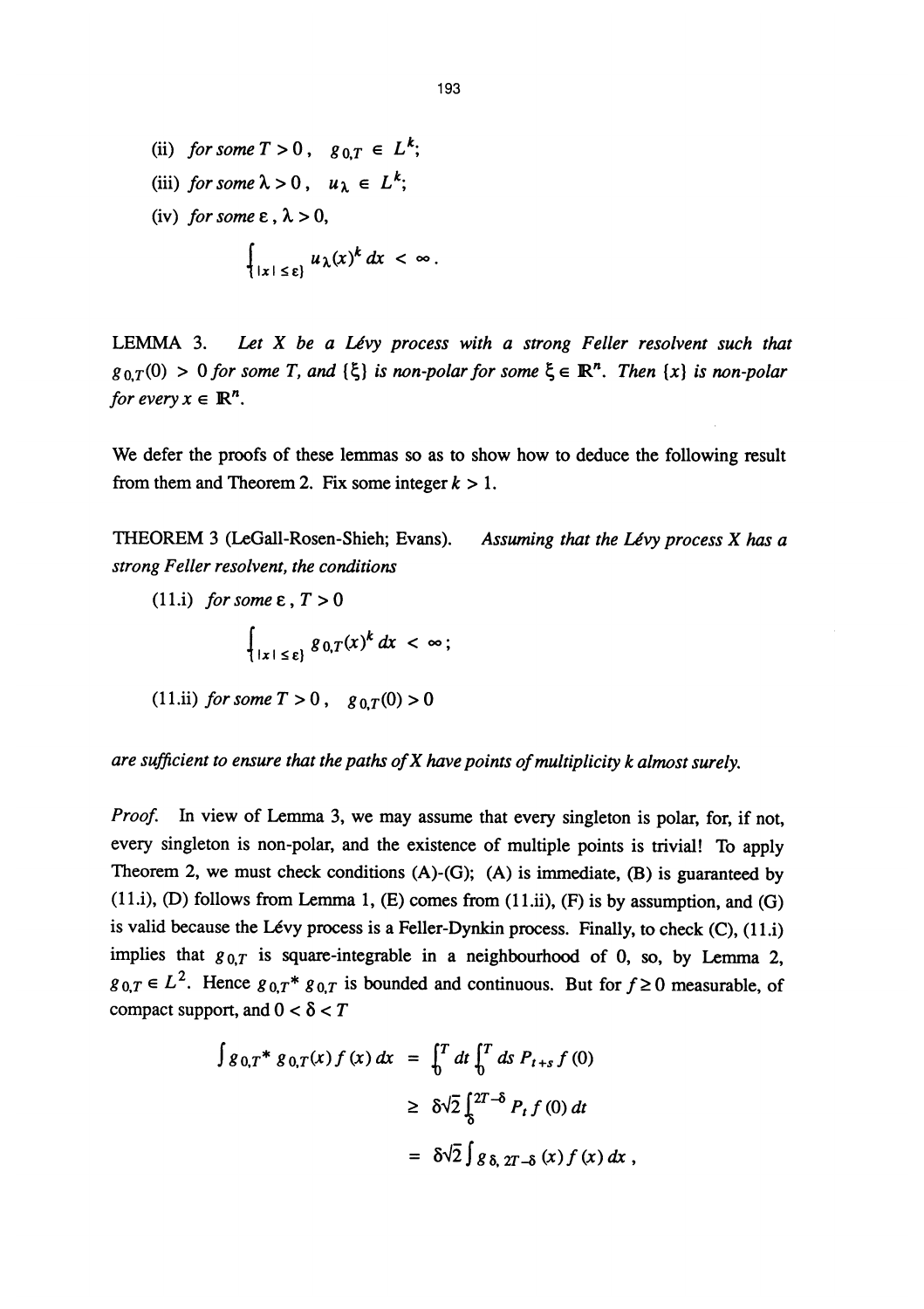whence  $g_{\delta,T}$ .) is bounded globally (exploiting lower semi-continuity).

This completes the proof that  $(11.i-ii)$  implies that X has k-multiple points with positive probability, and hence, by Borel-Cantelli, there are almost surely  $k$ -multiple points.

Proof of Lemma 1. The arguments used are similar to those of Hawkes [5], so we will just give an outline. The first statement of the lemma is immediate. To get good versions of the densities  $g_{a,b}$ , firstly take any densities  $g'_{p,q}$ . for  $G_{p,q}$ ,  $0 \le p < q < \infty$  rational, then define

$$
g''_{a,b}(x) \equiv \sup \{g'_{p,q}(x) : a < p < q < b\},\,
$$

which have property (ii) (which remains preserved under the subsequent modifications). Next, for  $n > (b - a)^{-1}$  define

$$
\tilde{g}_{a,b}^{n}(x) = n \int g_{0,\delta}(y) g_{a,b-\delta}(x-y) dy , \qquad (\delta \equiv n^{-1})
$$

which is lower semicontinuous in x (it is the increasing limit as  $M \uparrow \infty$  of

$$
n\int g_{0,\delta}(y) (M \wedge g_{a,b-\delta}(x-y)) dy ,
$$

which are continuous by the strong Feller property of  $G_{0,\delta}$ ). Finally, we take

$$
g_{a,b}(.) \equiv \sup \{ \tilde{g}_{a,b}^n(.) : n > (b-a)^{-1} \}.
$$

Since, for fixed  $a < b$ ,  $\tilde{g}_{a,b}^n$  is increasing almost everywhere to a version of the density of  $G_{a,b}$  this provides a version with the desirable properties (i) - (iii).  $G_{a,b}$ , this provides a version with the desirable properties (i) - (iii).

*Proof of Lemma 2.* The implications (iii)  $\Rightarrow$  (iv)  $\Rightarrow$  (i) are trivial. The implication (ii) => (iii) follows easily from the estimate

$$
\int g_{a,a+T}(x)^k dx = \int (\int P_a(dy) g_{0,T}(x-y))^k dx
$$
  
\n
$$
\leq \int dx \int P_a(dy) g_{0,T}(x-y)^k
$$
  
\n
$$
= \int g_{0,T}(z)^k dz.
$$

So, finally, we assume (i) and prove (ii). Specifically, let  $K$  denote the cube

$$
K = \{x \in \mathbb{R}^n : |x_i| \leq \frac{1}{2} \quad \text{for} \quad i = 1, ..., n\},\
$$

and assume without loss of generality that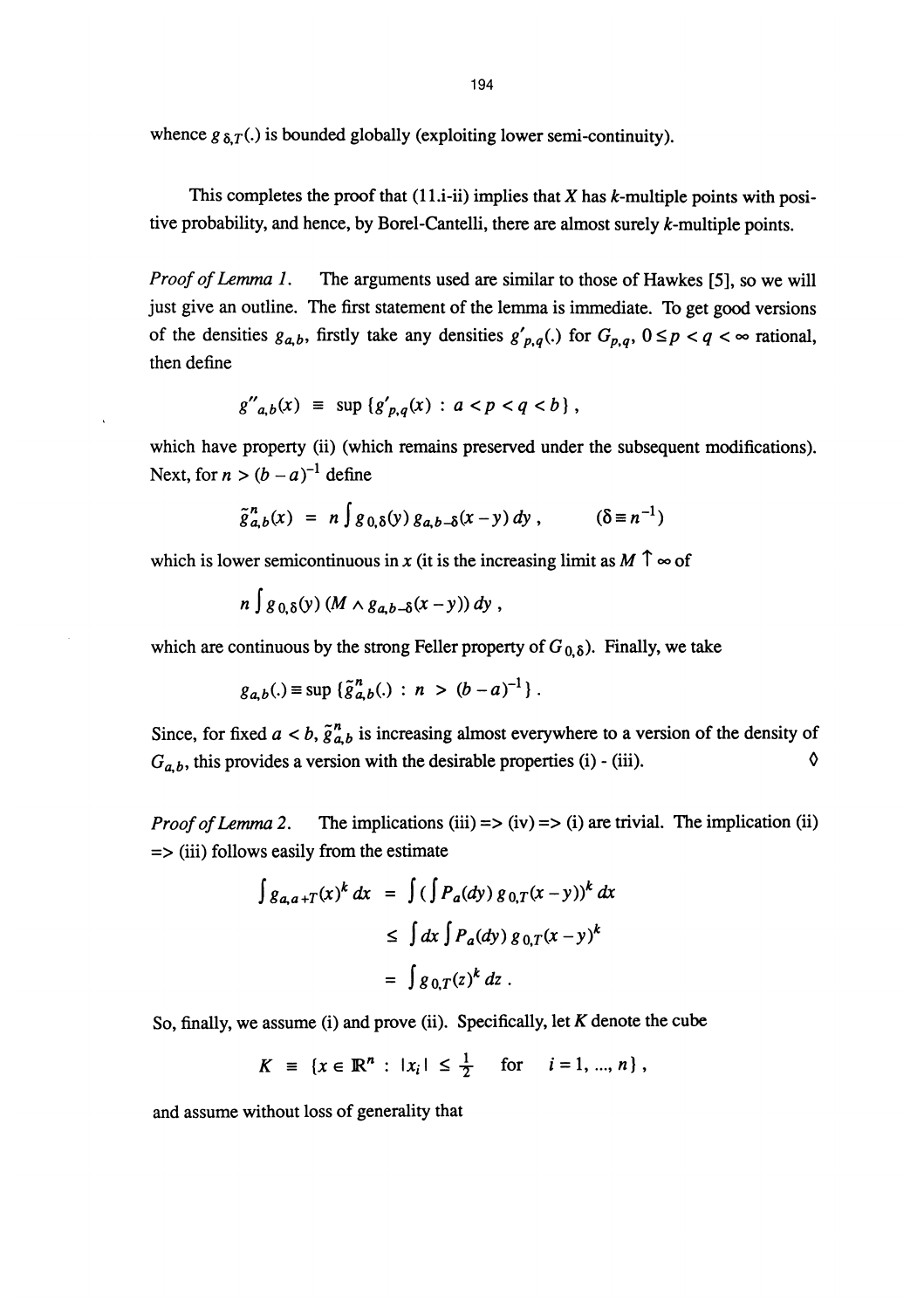$$
\int_{K+K} g(x)^k dx < \infty,
$$

where we have abbreviated  $g_{0,T}$  to  $g$ . For  $j \in \mathbb{Z}^n$ , let

$$
\tau_j \equiv \inf \{ t > 0 : X_t \in j + K \} .
$$

Then for  $x \in j + K$ , we have from the strong Markov property at  $\tau_i$  that

$$
g(x) \leq \int_{j+K} P(\tau_j < T, X(\tau_j) \in dy) g(x-y),
$$

from which

$$
g(x)^k \le P(\tau_j < T)^{k-1} \int_{j+K} P(\tau_j < T, X(\tau_j) \in dy) g(x-y)^k,
$$

and, integrating,

$$
\int_{J+K} g(x)^k dx \leq P(\tau_j < T)^k \int_{K+K} g(z)^k dz.
$$

The proof is finished if we can show that

$$
\phi(T) \equiv \sum_j P(\tau_j < T) < \infty \, .
$$

Since  $\phi$  is evidently increasing, it is enough to prove that

$$
\int_0^\infty \lambda \, e^{-\lambda T} \, \phi(T) \, dT \ = \ \sum_j P(\tau_j < \zeta) \ < \ \infty \,,
$$

where  $\zeta$  is an exp( $\lambda$ ) random variable independent of X. But we have the lower bound

(12) 
$$
\int_{j+K+K} u_\lambda(x) dx \geq P(\tau_j < \zeta) \int_K u_\lambda(x) dx.
$$

The sum over  $j \in \mathbb{Z}^n$  of the left-hand sides of (12) is clearly finite, and  $\int_{\mathcal{X}} u_\lambda(x) dx > 0$ , so the proof is finished.

*Proof of Lemma 3.* If  $\{\xi\}$  is non-polar, the resolvent density  $u_{\lambda}(\cdot)$  must be bounded, since

$$
E^x \exp(-\lambda H_\xi) = c_\lambda \cdot u_\lambda(\xi - x)
$$

for some constant  $c_{\lambda}$ . (Here,  $H_{\xi} = \inf \{ t > 0 : X_t = \xi \}$ .) By lower semicontinuity,  $u_{\lambda}(0) > 0$  implies that  $u_{\lambda} > 0$  in some neighbourhood of zero and hence, by the resolvent equation,  $u_{\lambda} > 0$  everywhere. Thus  $P^x(H_{\xi} < \infty) > 0$  for every x, and translation invariance implies that every point is non-polar.  $\Diamond$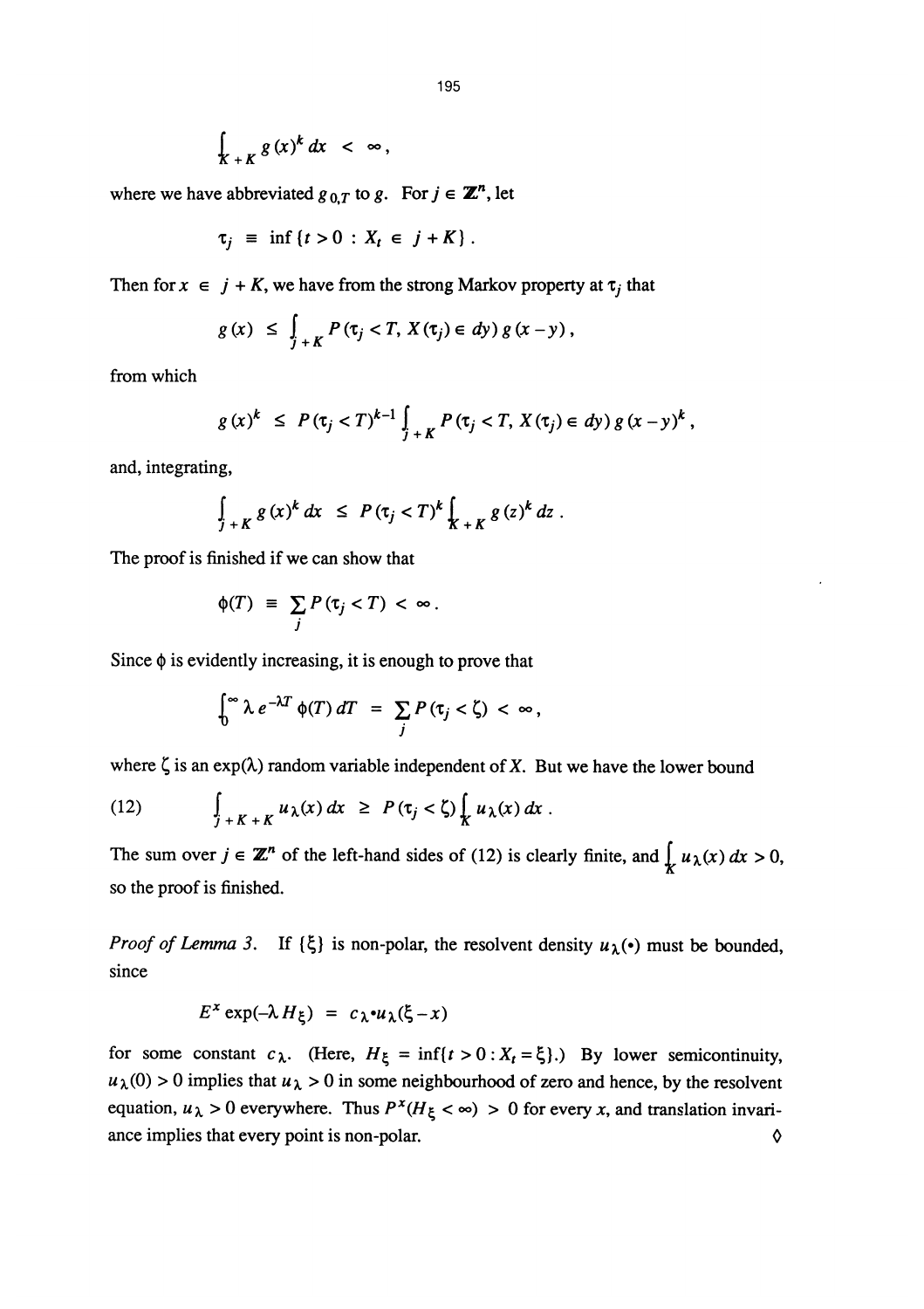*Remarks.* (i) It is evident that  $(11.ii)$  is equivalent to the condition

(9.ii) for some  $\lambda > 0$ ,  $u_{\lambda}(0) > 0$ .

Hence, in view of Lemma 2, the conditions (11) are equivalent to those imposed by Evans [3].

(ii) Similar techniques can be used to study the problem of the existence of common points in the ranges of k independent Markov processes, a technically easier problem.

Acknowledgements. It is a pleasure to thank my hosts at the Laboratoire de Probabilités, especially Marc Yor, for numerous stimulating discussions on these and other subjects during my visit to Paris in October 1987; and a referee for helpful criticisms on the first draft of this paper.